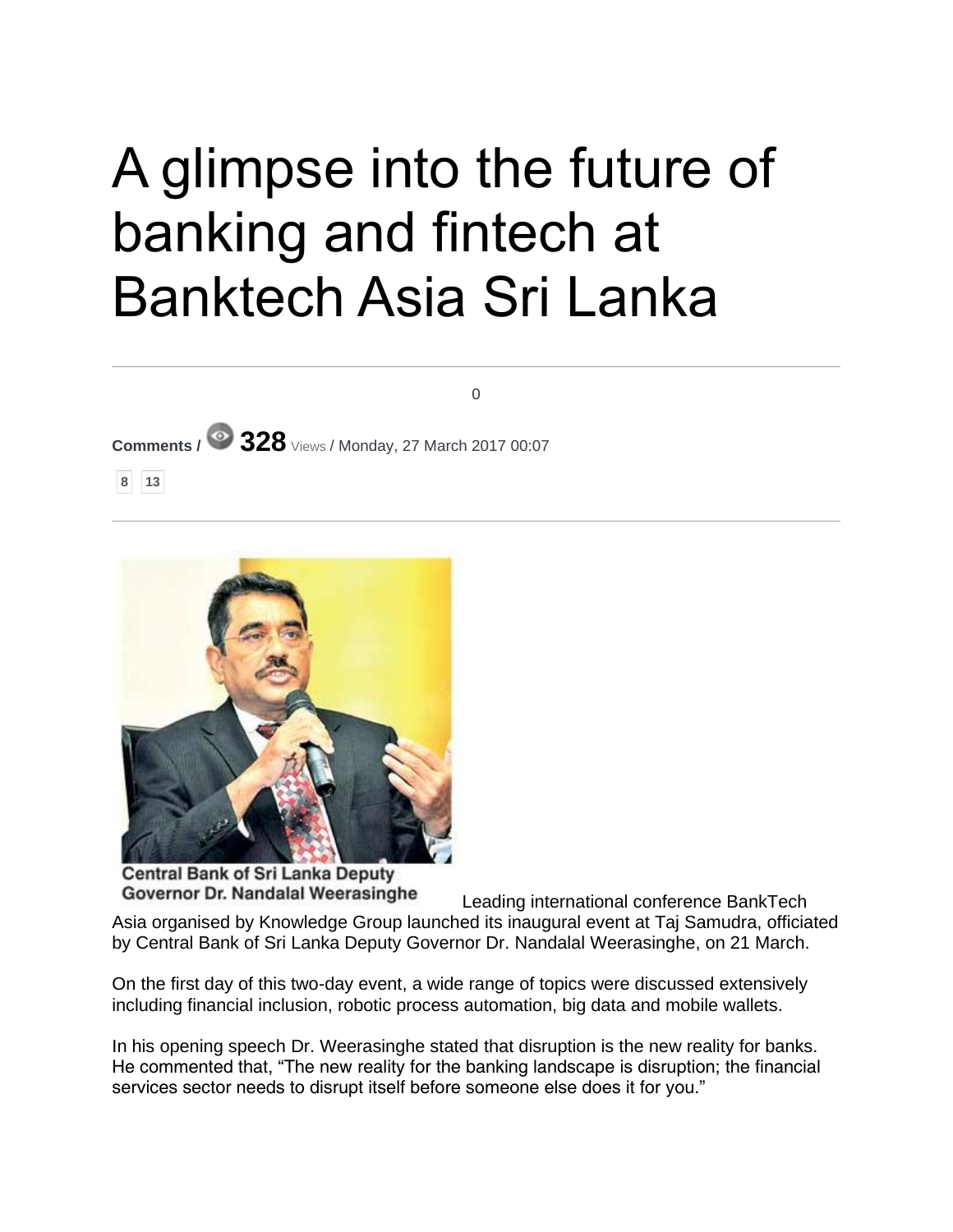He then added that many of the discussed issues in the conference was very much in line with the plans laid out in the Monetary and Financial Sector Policies of 2017 and beyond.

According to Knowledge Group, while Sri Lanka is considered a South Asian leader in Financial Inclusion with 82.7% of the population with formal banking accounts, the usage of cashless and digital innovations remains relatively low.

"We strongly believe that in order for economies to be efficient, it is imperative that these digital technologies are used universally. As part of our experience, we have facilitated discussions in Malaysia, Philippines, and Indonesia and we hope that through BankTech Asia Sri Lanka, we will be able to help the banking industry navigate this brave new world," said Knowledge Group Managing Director Selva Nagappan.

Policy expert Dr. Ganga Tilakaratna, Head Poverty and Social Welfare echoed the views of Nagappan; she shared that although the number of people with access to banking accounts are high, many of the accounts held remain dormant and has irregular savings.

Sampath Bank Head of IT Ajith Salgado laid out in his presentation the future of banking where he stresses on the importance for banks to embrace next generation trends and technologies like Fintech, Blockchain, Digital Wallets, Data Science and Robotics. He then added that the "existence of future bank would be predominantly decided by to what extent the bank is closer to the customer's lifestyle, not to the customer."

Robotic Process Automation or also known as RPA was among the interesting innovations that were shared during the conference. RPA is an emerging form of process automation, which utilises software robots to mimic user functions while integrating with application endpoints to execute business processes. Over 70 processes were transformed through RPA as stated by Chandika Mendis, SVP and Global Head of Engineering, Virtusa Polaris and Chamath Munasinghe, Head of Banking Operations, Nations Trust Bank during the conference.

Present at the event, Gunasiri Perera, Senior Director of Delivery and Head of RPA Flex at Virtusa Polaris shared, "Implementing RPA across core business processes and shared service operations at the enterprise level, enable exponential business transformation by eliminating mundane, rule based structured tasks involving a high volume of human labour, in organisations expecting intrinsic demands on productivity and cost efficiencies. Further, RPA technology spurs business innovation through AI and NLP (Artificial Intelligence and Natural Language Processing). In today's dynamic business environment, RPA is becoming a strategic asset enabling speedy delivery of business functions at a fraction of the cost. It also facilitates extreme agility, supporting peak transaction processing and 24X7 operational challenges while enabling employee job enrichment and increased customer delight."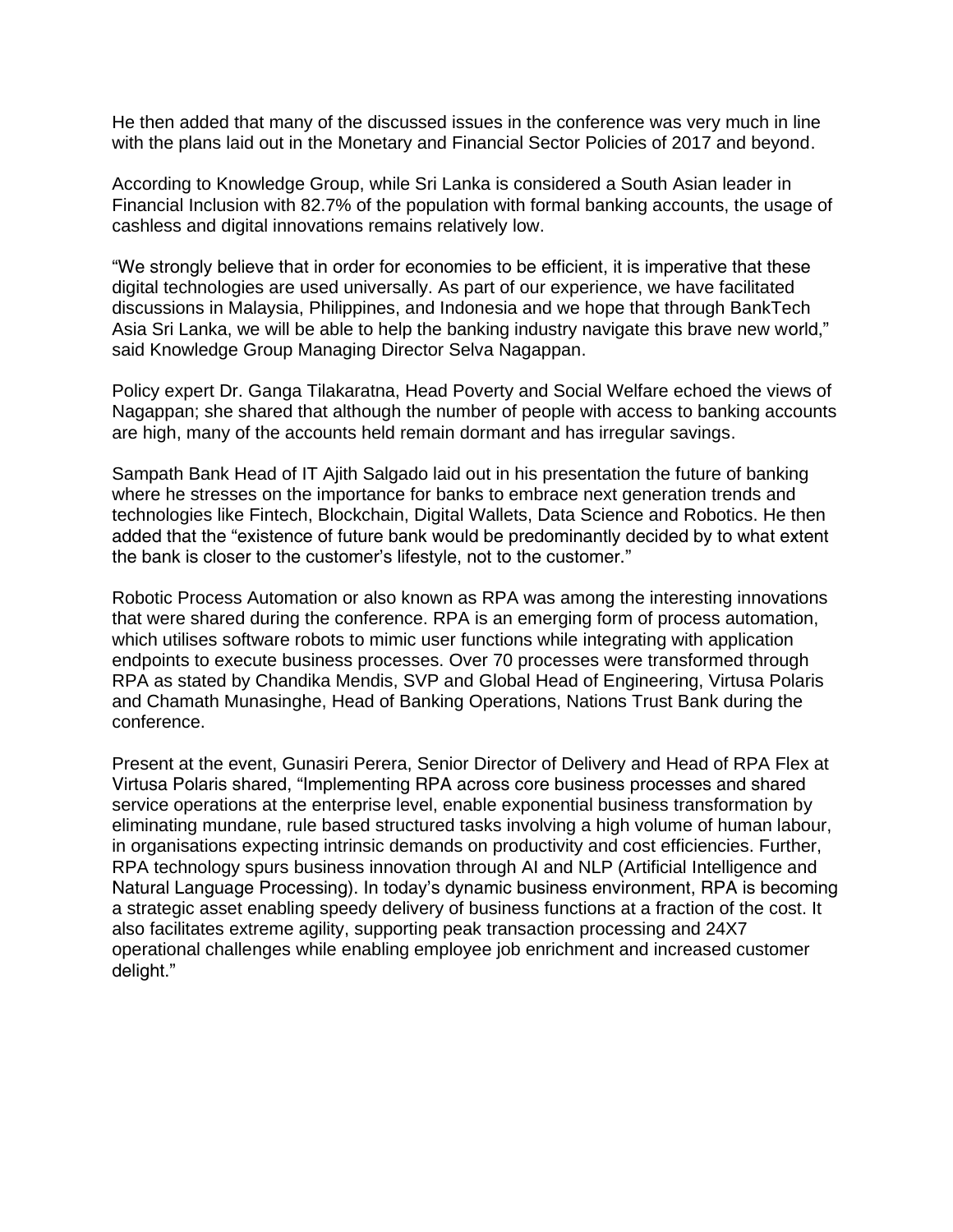